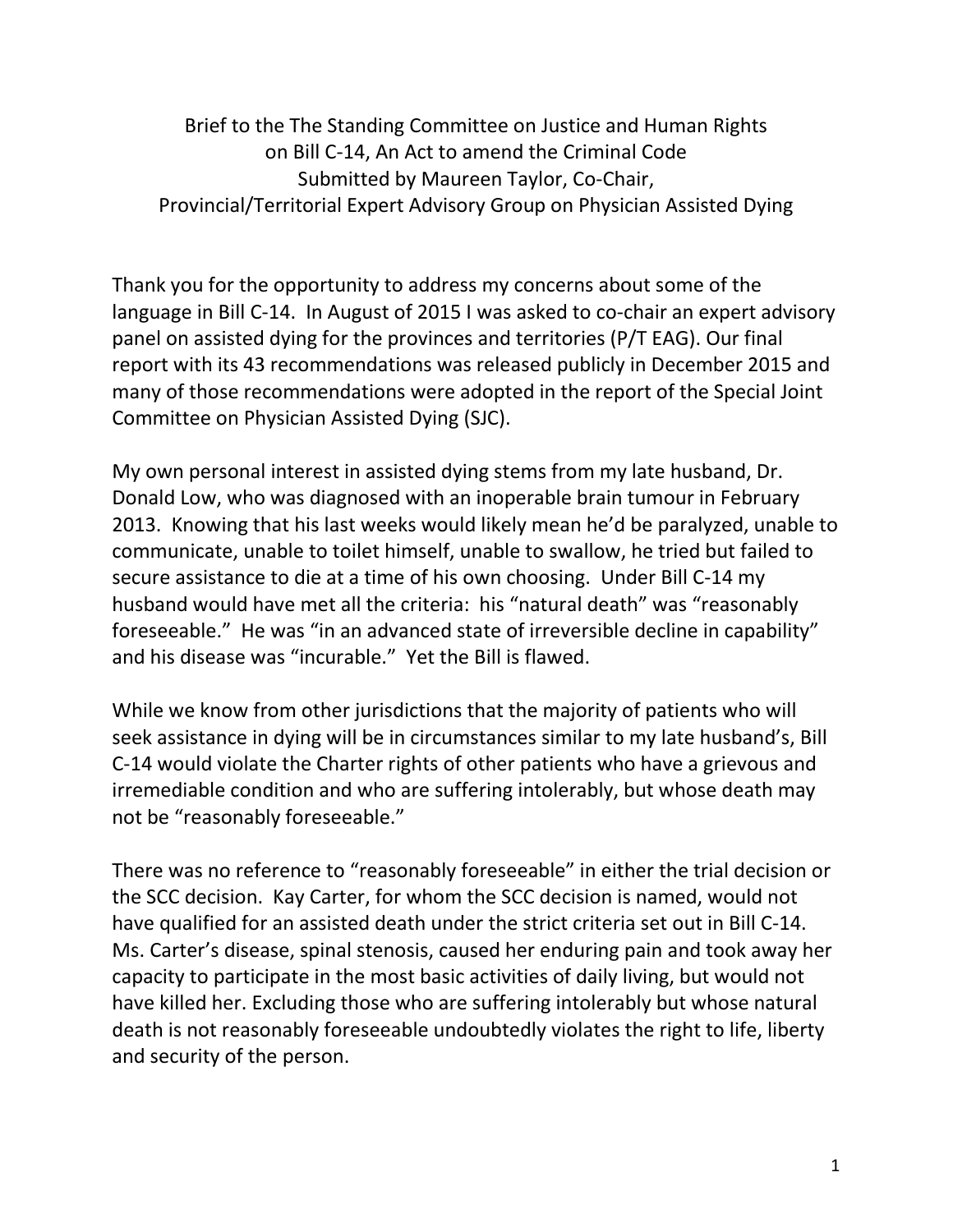In addition, I am troubled by the Bill's definition of "grievous and irremediable" to include the word "incurable". As a front line health care worker, I understand that some diseases may be "cured" by treatments, surgery, medications – even lifestyle changes. But often, the attainment of a "cure" is highly dependent on the individual patient, for reasons not always well understood. My fear is that individual physicians and nurse practitioners will interpret this standard differently, which will inevitably result in uneven access to MAID for Canadians.

The P/T EAG recommended that "grievous and irremediable" be defined as "very severe or serious". I would contend that most medical professionals understand very well when a patient's condition meets that benchmark. Very few would feel comfortable swearing that a patient like Kay Carter was going to die of her condition in "the not too distant future". I predict that if Bill C-14 language is not changed, only those with terminal illnesses who have months or even just weeks to live, like my late husband, will be granted an assisted death, as physicians will be wary of being prosecuted for assisting patients whose conditions are not terminal.

There are other areas where Bill C-14 is at odds with the recommendations of both the P/T EAG and the SJC, including:

- ∗ Setting an arbitrary age limit of 18 instead of using the concept of "mature minor"
- ∗ Excluding mental illness as a primary condition (Bill C-14 essentially does this with the "reasonably foreseeable" death criteria)
- ∗ Defining a "cooling off" period of 15 days
- ∗ Not allowing the use of advance directives in cases where patient has been diagnosed with a "grievous and irremediable condition" but might lose competencey before they are suffering intolerably.

The justice minister's analysis of Bill C-14 argues that it strikes an appropriate balance that respects "autonomy during the passage to death" while otherwise prioritizing "respect for life". She states It also "furthers the objective of suicide prevention and the protection of the vulnerable."

The "respect for life" phrase is weighted in Catholic Church dogma and has no place in modern day legislation. The safeguards in Bill C-14 such as evaluation by